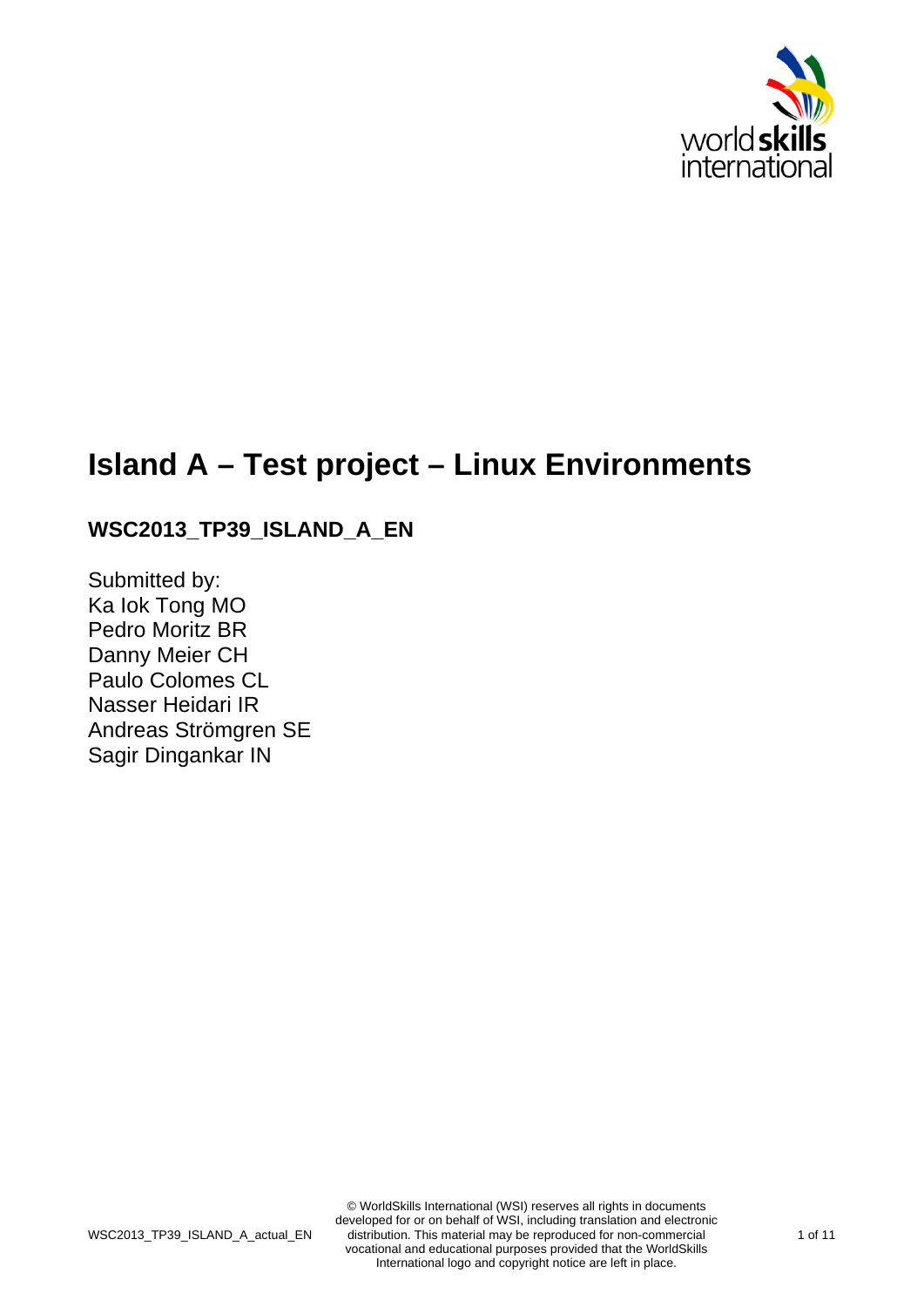

# **OVERVIEW**

| EQUIPMENT, MACHINERY, INSTALLATIONS AND MATERIALS REQUIRED 11 |  |
|---------------------------------------------------------------|--|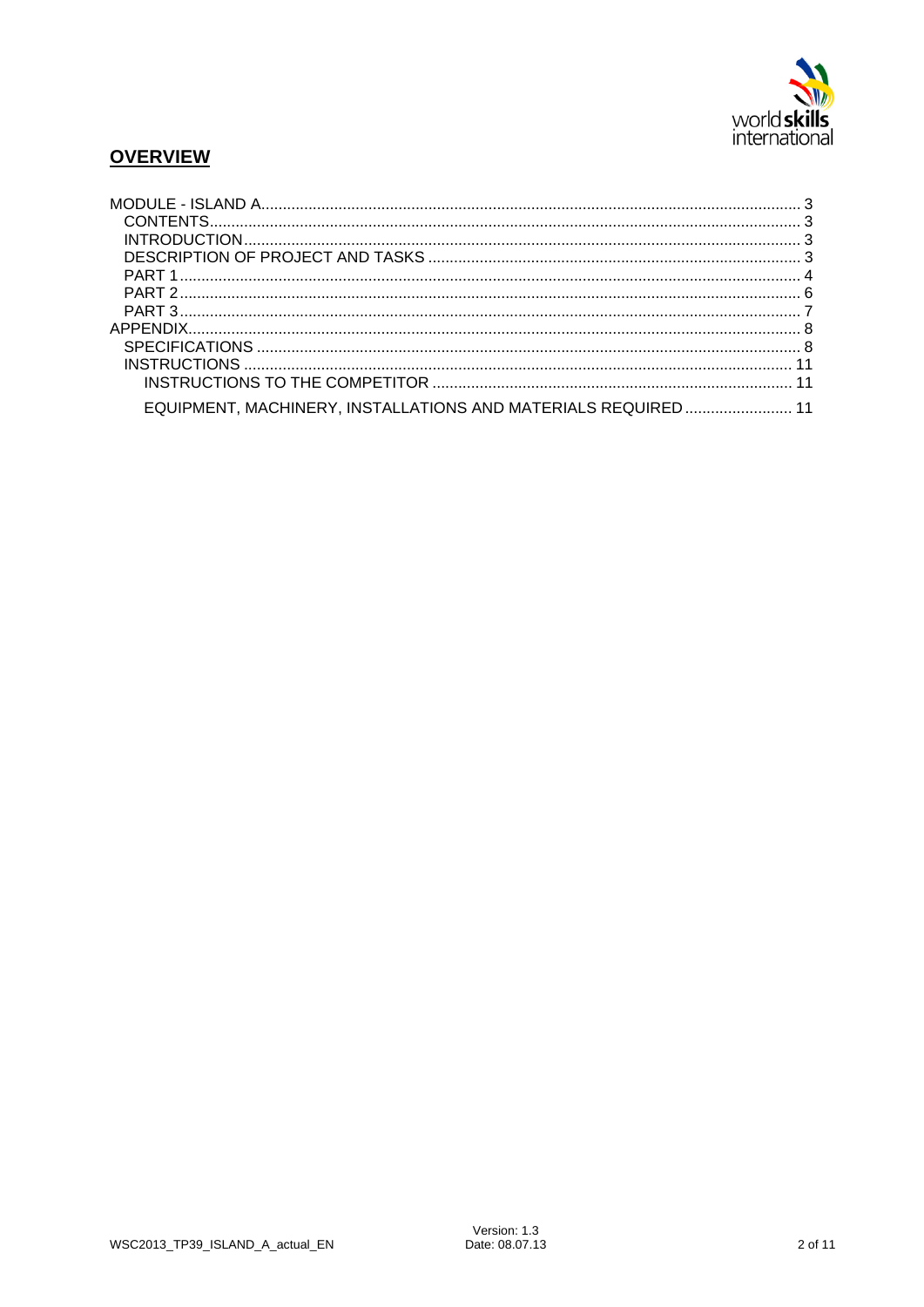

# **MODULE - ISLAND A**

### *CONTENTS*

This Test Project proposal consists of the following document/file: 1. WSC2013\_TP39\_ISLAND\_A\_actual\_EN

#### *INTRODUCTION*

**Warning**: **SAVE ALL YOUR CONFIGURATIONS**!!! Every device will be rebooted before marking.

The competition has a fixed start and finish time. You must decide how to best divide your time.

Please **carefully** read the following instructions!

Due to the problem of VMWare freezing, please do not connect the DVD drives (.iso) when they are not in use.

### *DESCRIPTION OF PROJECT AND TASKS*

You are working for a book and movie library in Leipzig.

As the library is growing, a relocation was planned. You have been assigned with building the network infrastructure at the new location.

For the employees, you have to setup a server for file sharing as well as ensure access through VPN by road warriors.

The visitor area is equipped with a few guest computers for browsing local and internet webpages. For speeding up internet access, a proxy should be used.

You are also responsible for setting up the webserver, which hosts internal as well as external web sites.

Please consult the diagrams and other additional information is provided in the appendix.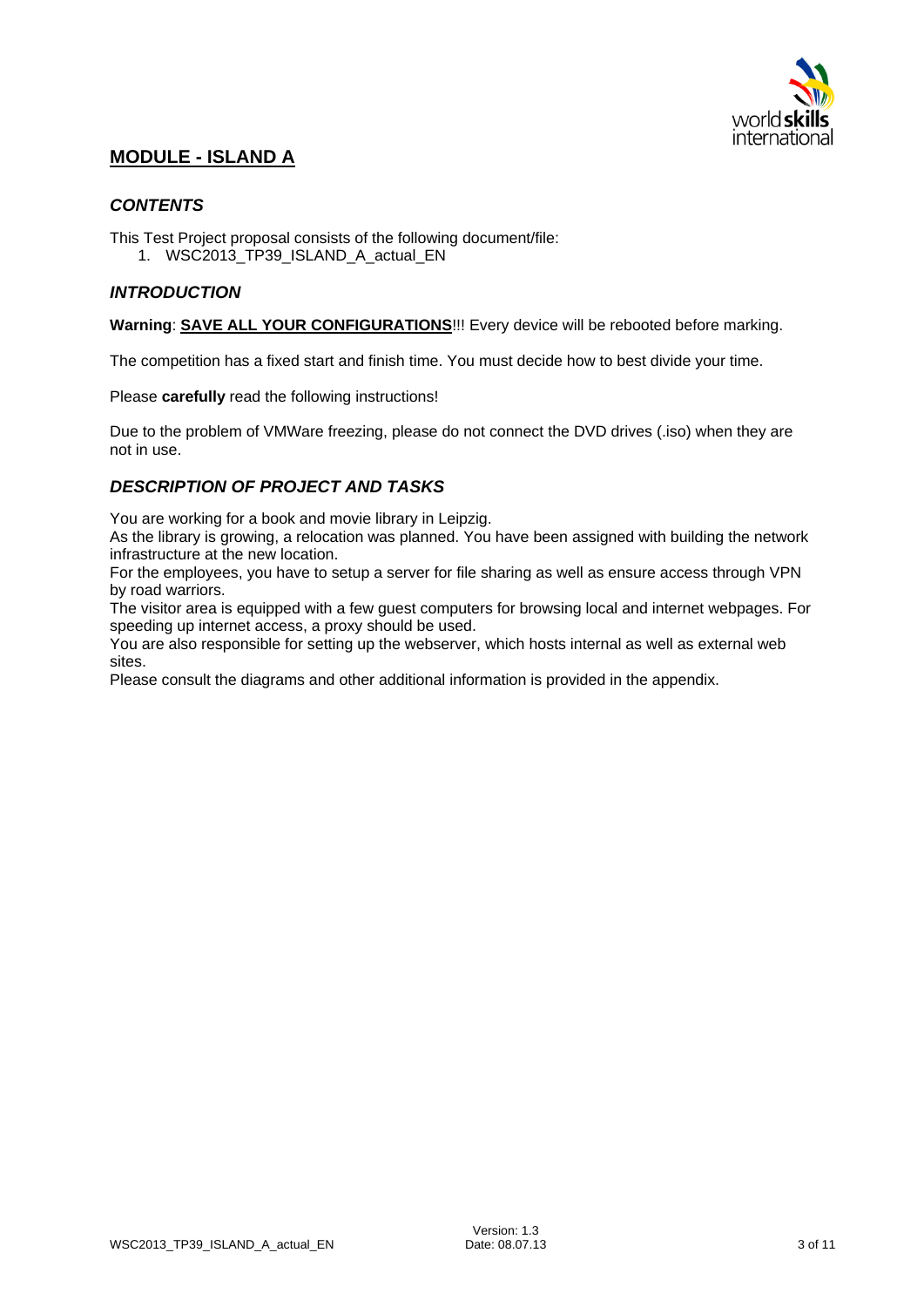

## *PART 1*

#### **Work Task Installation (lnxrtr1, lnxsrv1, lnxsrv2, lnxrootrecovery)**

Note: Please use the default configuration if you are not given the details. The base Debian OS has been set up on lnxrtr1, lnxsrv1, lnxsrv2 and lnxrootrecovery.

#### **Work Task Server lnxrtr1**

Note: Please use the default configuration if you are not given the details.

- Configure the server with the hostname, domain and IP specified in the appendix
- Install the services:
	- o Routing
		- Enable routing
		- Use rtr1 as default gateway
		- o Firewall (iptables)
			- Prohibit access from External to neither Guest nor Internal VLAN
			- Prohibit access ping from the whole Guest VLAN (VLAN 20) to any network
				- Forward all HTTP traffic from Guest VLAN to local proxy
		- o Proxy (squid)
			- Configure in transparent mode
			- You are testing the blocking function of Squid, so as a test you decided to block HTTP access to all hosts in the sub.library-leipzig.de domain. You will test it on lnxclt2.
			- You need to perform necessary configuration on either the DNS server or lnxclt2 so that www.sub.library-leipzig.de and m.sub.library-leipzig.de resolve to IP addresses not on the inside network (Internal, Guest). Plese keep in mind that the IP addresses do not have to really exist as the proxy will block access to them anyway.
		- o VPN (OpenVPN)
			- Configure VPN access to Internal VLAN. External clients should connect to 81.6.63.115 which has been already mapped to lnxrtr1's VLAN 10 IP address on rtr1.
			- Make sure that VPN clients can only access server lnxsrv2
			- For login create a user "vpn" with password "Skills39"
			- Use address range 172.17.118.200 to 172.17.118.255 for VPN clients
			- Either the built-in CA or preshared key can be used
		- o DHCP
			- Scope for Guest VLAN:
				- Range: 192.168.20.10 192.168.20.254 Netmask: /24 Gateway: 192.168.20.1 DNS: 192.168.10.10 Scope for Internal VLAN: Range: 172.17.117.0 – 172.17.117.255 Netmask: /22 Gateway: 172.17.116.1 DNS: 192.168.10.10
					- DNS-Suffix: library-leipzig.local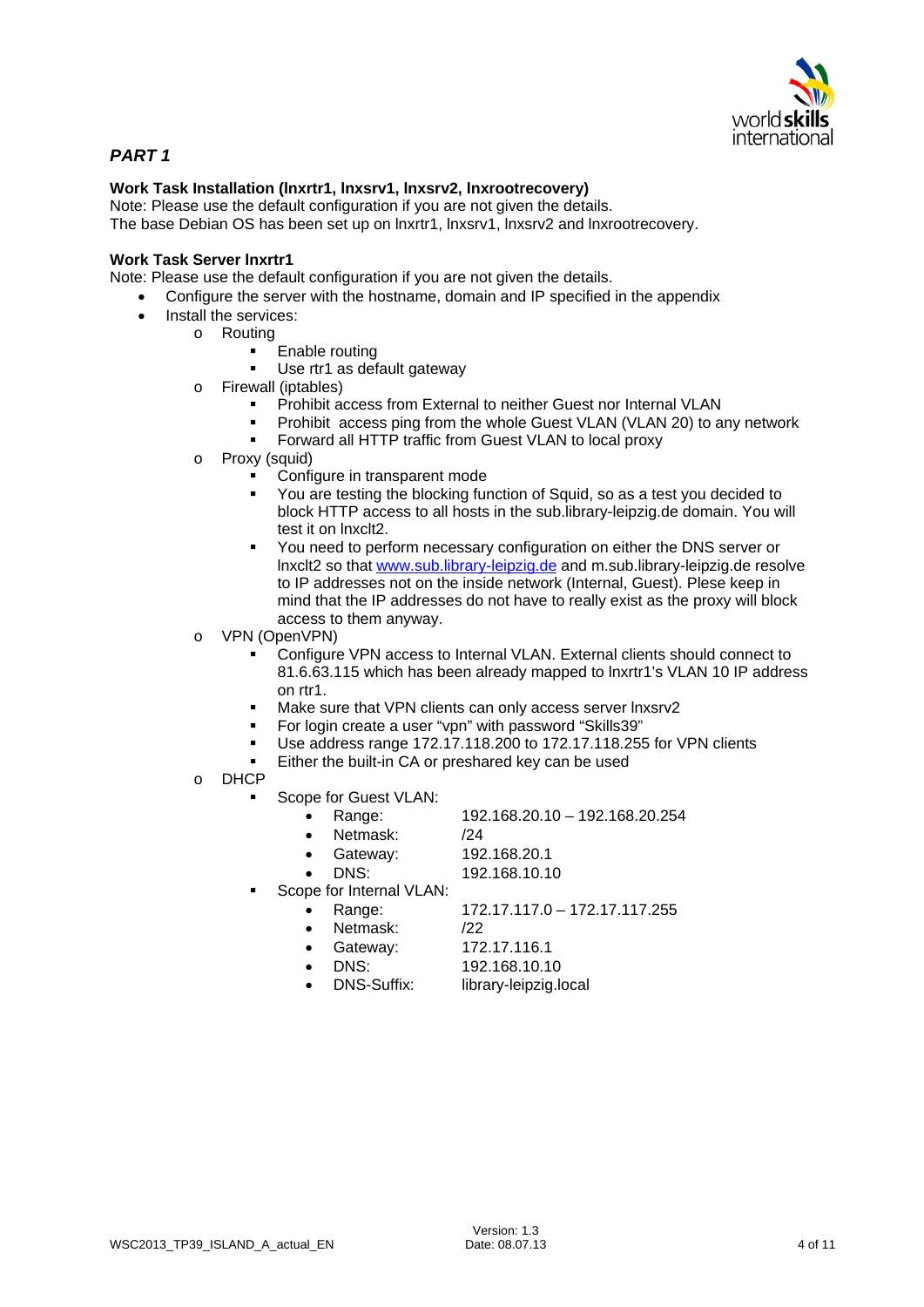

#### **Work Task Server lnxsrv1**

Note: Please use the default configuration if you are not given the details.

- Configure the server with the hostname, domain and IP specified in the diagrams shown in appendix
- Install the services
	- o Webserver (Apache2)
		- Install apache2 including php5
		- **Enable both HTTP and HTTPS** 
			- Use a certificate signed by lnxsrv2
			- o Make sure no certificate warning is shown
			- Create websites "library-leipzig.de" and "intranet.library-leipzig.de"
		- For "library-leipzig.de", HTTP access should be redirected to HTTPS automatically
		- Make sure "intranet.library-leipzig.de" is protected by authentication
			- No authentication is needed from Internal VLAN
			- Use user "library" with password "Skills39"
		- Show on both websites the website name (the fully qualified domain name) and the current date and time
		- As a basic security measure, make sure Apache2 provides minimum
			- information in the response regarding the OS and its version.
	- o DNS (bind)
		- Make sure both websites are resolvable to 81.6.63.114 from the Internet, which has been already mapped to lnxsrv1's VLAN 10 IP address on rtr1.
			- Requests from internal networks (Guest, Internal) for both websites should be resolvable to the internal IP address of lnxsrv1
		- Avoid the DNS server from being used as resolver from the Internet for any Internet domain name except for its own. For example, if a client on the Internet queries for the IP of, say, www.google.com, the DNS server will not perform the query for it, but it will for www.library-leipzig.de.
			- For queries from the Internal clients, it will perform regardless of the domain name.
	- o FTP (vsftpd)
		- Create a FTP user account for each website of the webserver
			- User "library-leipzig" with password "Skills39"
			- User "intranet" with password "Skills39"
		- Make sure the users are jailed in their respective website document root directories
	- o Configure SSH service
		- If the user "user1" on lnxclt2 tries to login as the user "intranet" on lnxsrv1, it must be done using public key authentication and the passphrase must be set to "Skills39"
		- Root access is prohibited
		- It has to listen on port 2222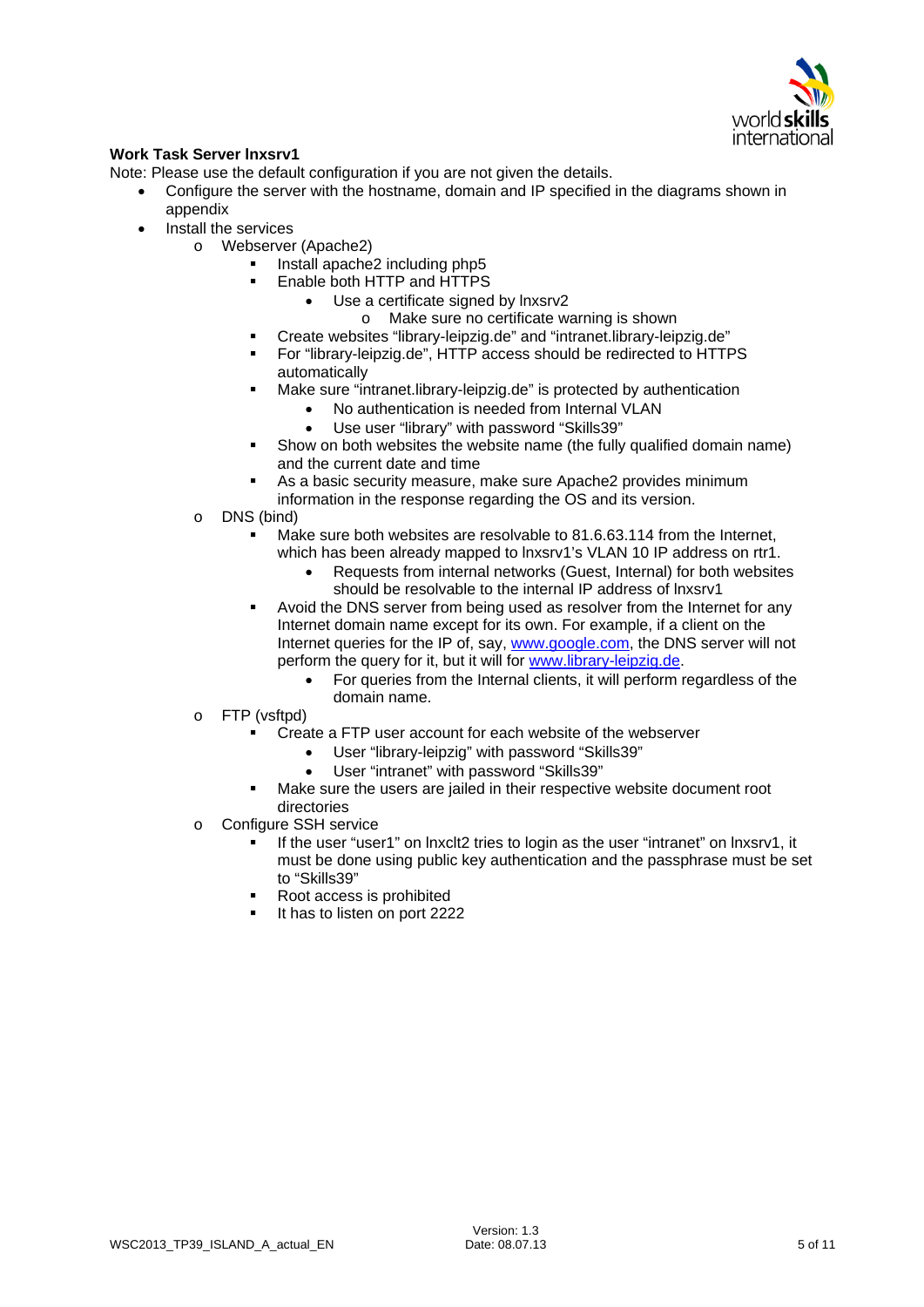

#### **Work Task Server lnxsrv2**

Note: Please use the default configuration if you are not given the details.

- Configure the server with the hostname, domain and IP specified in the appendix
- Configure the disk and partitions
	- $\circ$  Create two virtual disks: Disk 1 & 2 of suitable size as required below
	- o From the two virtual disks create a 10GB software RAID1 (mirrored)
	- o Mount it as /data
- Install the services
	- o File sharing (Samba)
		- Share "internal"
			- Path is /data/internal
			- Give access only to user "library" with password "Skills39"
			- Make sure the share is not shown in the network browser of the clients
		- Share "public"
			- Path is /data/public
				- Enable read-only access to everyone
	- o Monitoring (Cacti)
		- Create an admin-user "master" with password "Skills39"
		- Create a graph showing the traffic statistics of the interfaces of the switch
		- using SNMP v2c (refer to part 2 for details)
	- o CA (openssl)
		- Configure as CA
			- CA attributes should be set as follows
				- o Country code is set to DE
				- o Organization is set to WorldSkills International
			- Create a root CA certificate
- Create a backup script named backup.sh located in root's home directory which will use tar with gzip compression to back up the files located inside /etc (including /etc itself and its subdirectories). The backup file is named using the pattern "backup-YYYY-MM-DD-hh-mmss.tar.gz" and should be put into the /backup directory.
	- o Schedule crontab to run it every 5 minutes

#### **Work Task Server lnxrootrecovery**

• The root password has been lost. You need to reset it to "Skills39".

# *PART 2*

#### **Work Task Network switch swi1**

Note: Please use the default configuration if you are not given the details.

- Connect LAN cables and configure hostname and IP addresses according to the network diagram in the appendix
	- o All other ports should be configured for clients of Guest VLAN
- Enable snmp v2c with "WSI" as the read-only community string

#### **Work Task Network router rtr1**

- Connect the LAN cables according to the network diagram in the appendix
- Load the configuration file provided to you, which configures the following items according to the network diagram in the appendix
	- o IP addresses
	- o Routing to reach all networks.
	- o PAT (overload) for internet access
	- o Static NAT mappings
		- $192.168.10.2 \leq x \leq 81.6.63.115$
		- 192.168.10.10 <=> 81.6.63.114
- Save the configuration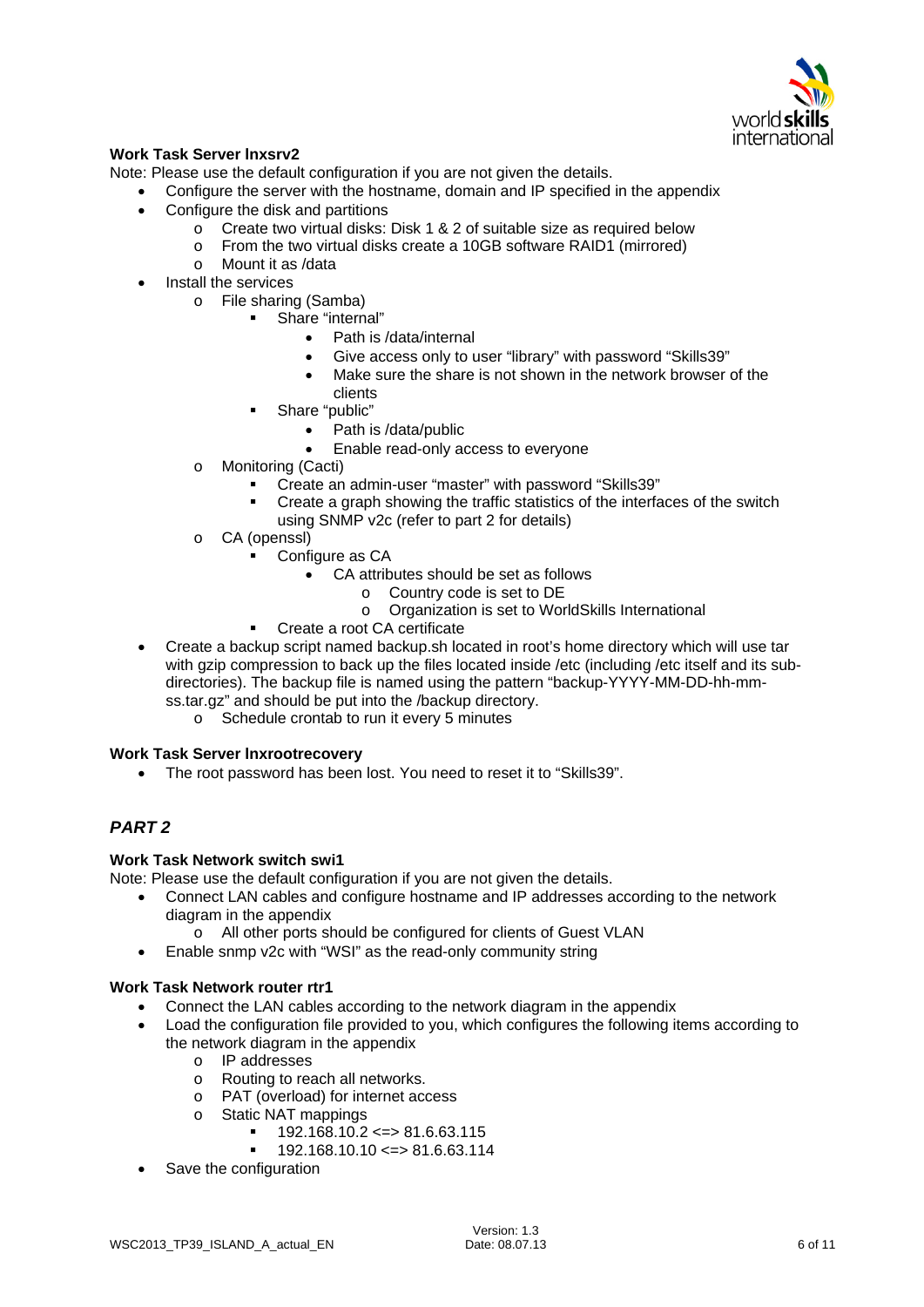

## *PART 3*

#### **Work Task Installation (lnxclt1, lnxclt2)**

Note: Please use the default configuration if you are not given the details.

• Install a GUI (graphical user interface) of your choice

#### **Work Task lnxclt1**

Note: Please use the default configuration if you are not given the details.

- Configure the client with the hostname, domain and IP specified in the appendix
- Make sure the client can connect to lnxsrv2 (via lnxrtr1) through VPN
- Make sure the root CA certificate of lnxsrv2 is trusted
- Install FileZilla FTP client
- Make sure to access the Samba server.

#### **Work Task lnxclt2**

Note: Please use the default configuration if you are not given the details.

- Configure the client with the hostname, domain and IP specified in the appendix
- Make sure the share "internal" on lnxsrv2 is being mounted to /mnt/share at startup
- Make sure the root CA certificate of lnxsrv2 is trusted
- Create a user named "user1" with password "Skills39"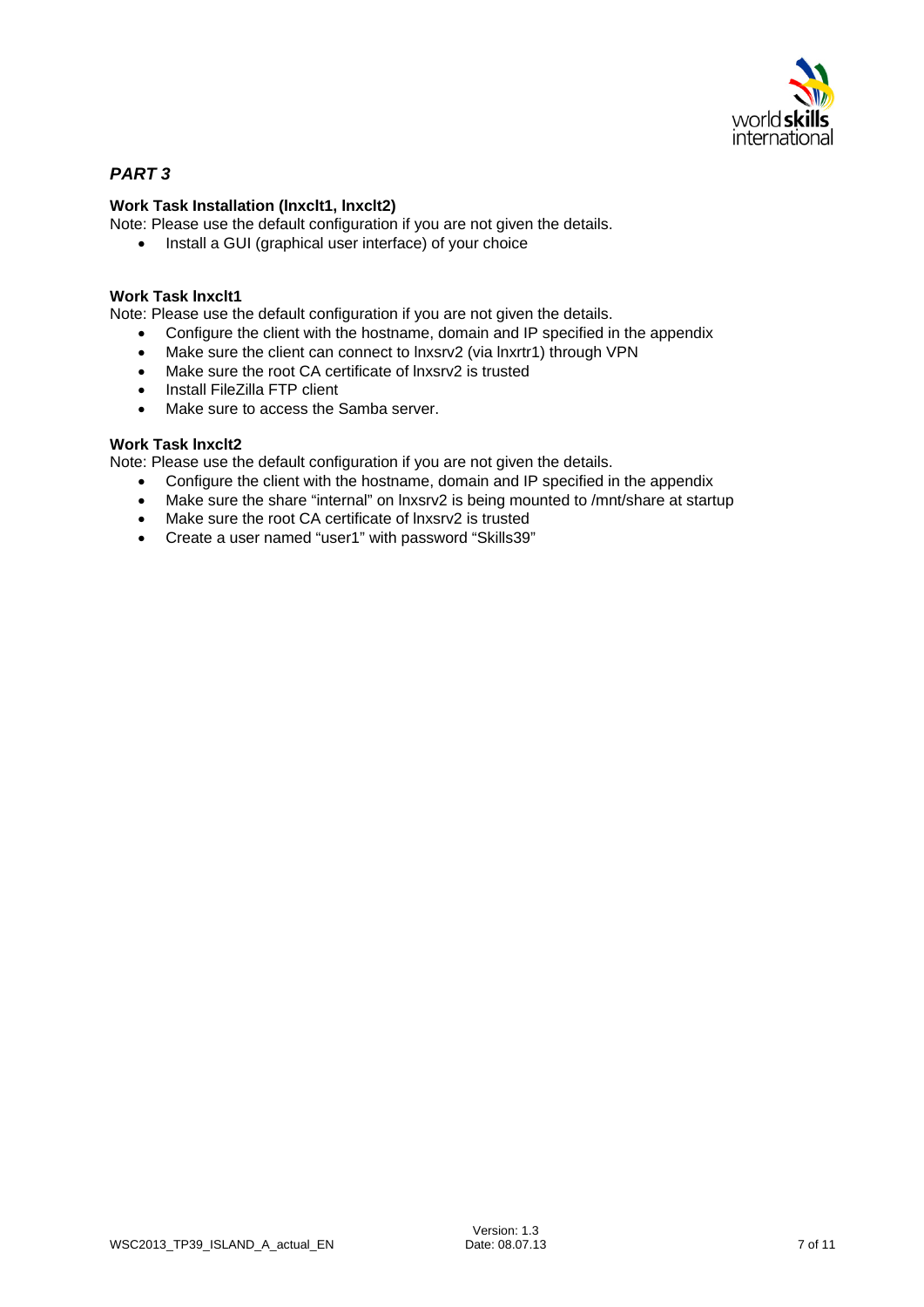

# **APPENDIX**

# *SPECIFICATIONS*

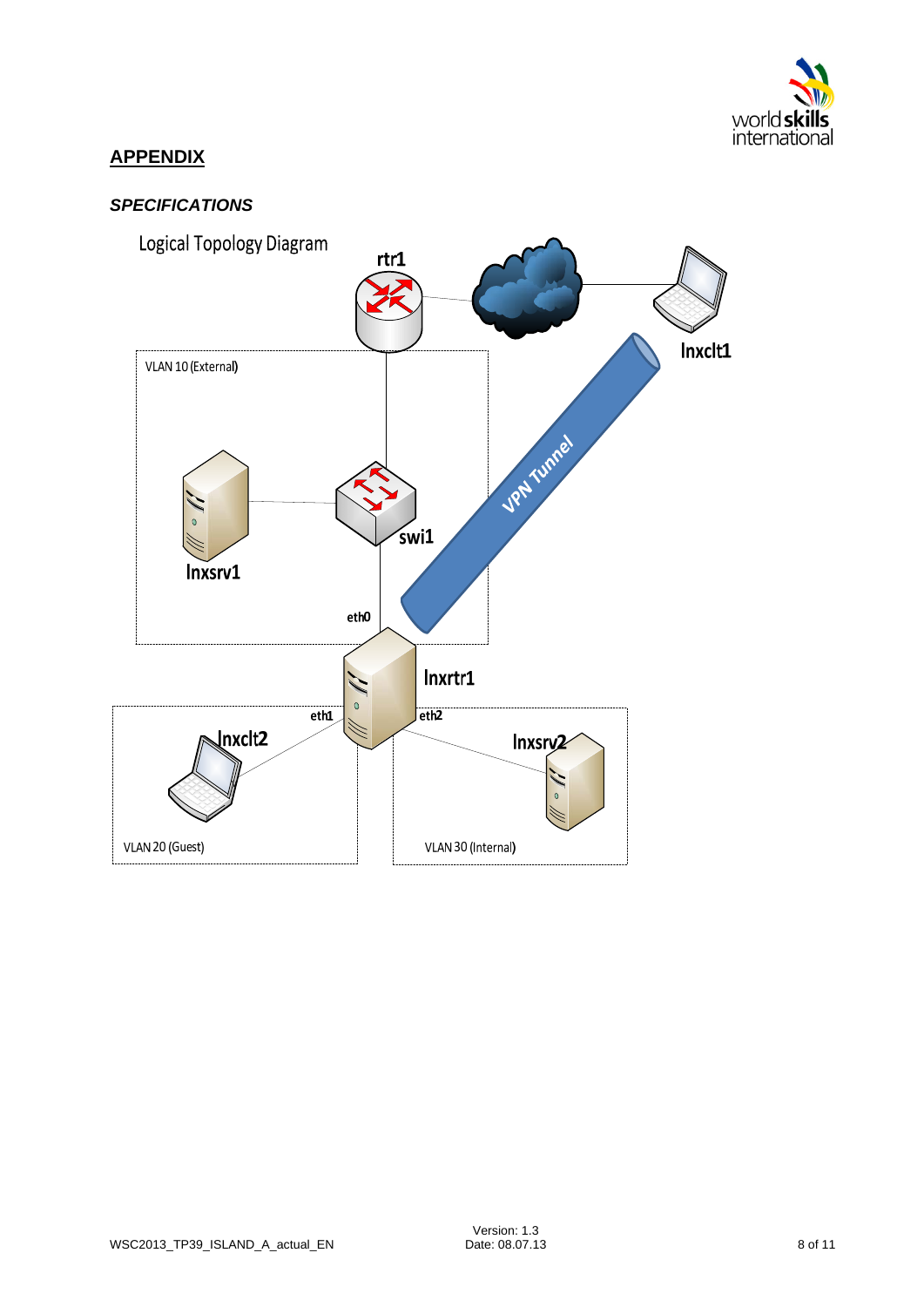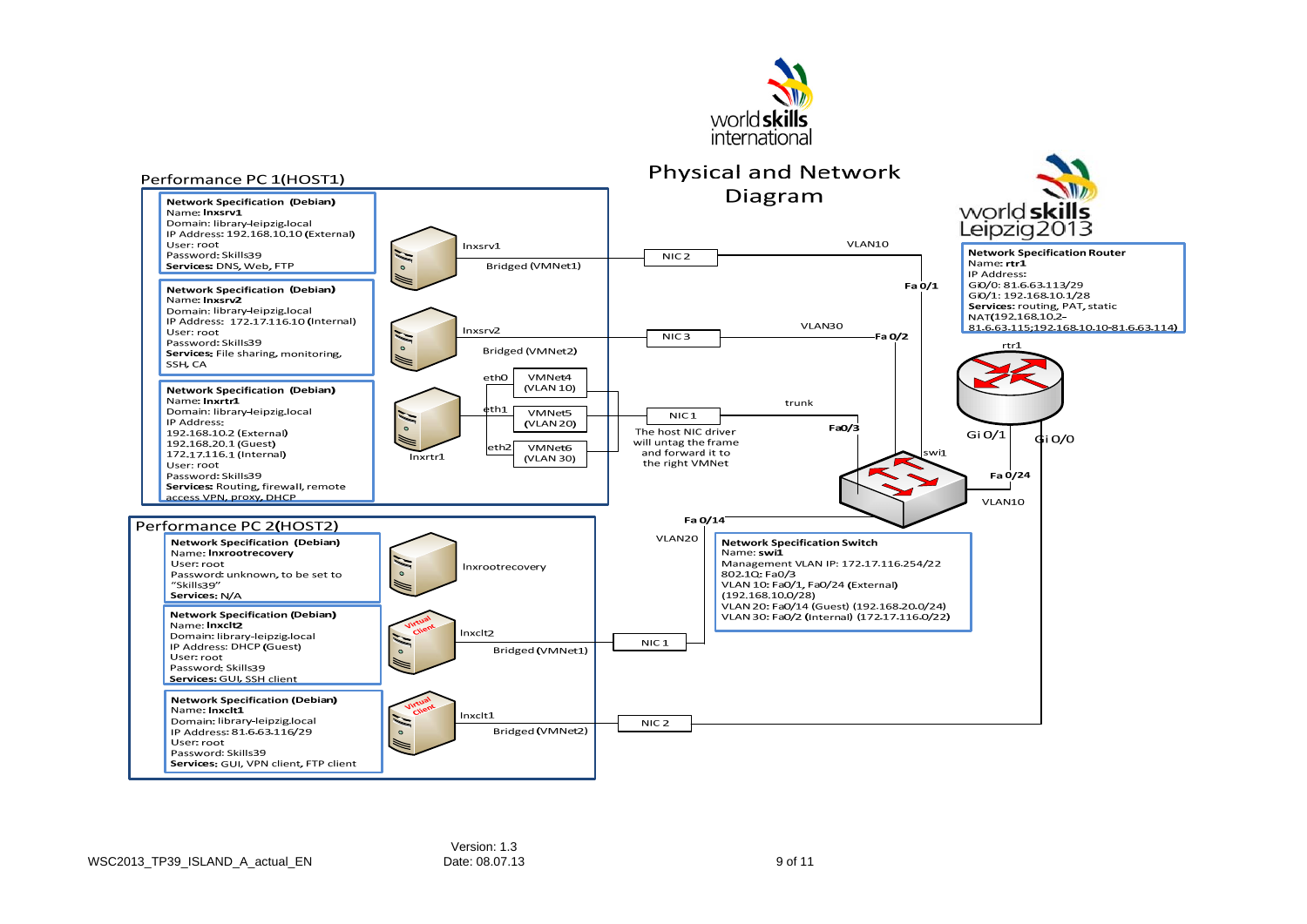

# **THIS PAGE IS LEFT BLANK INTENTIONALLY**